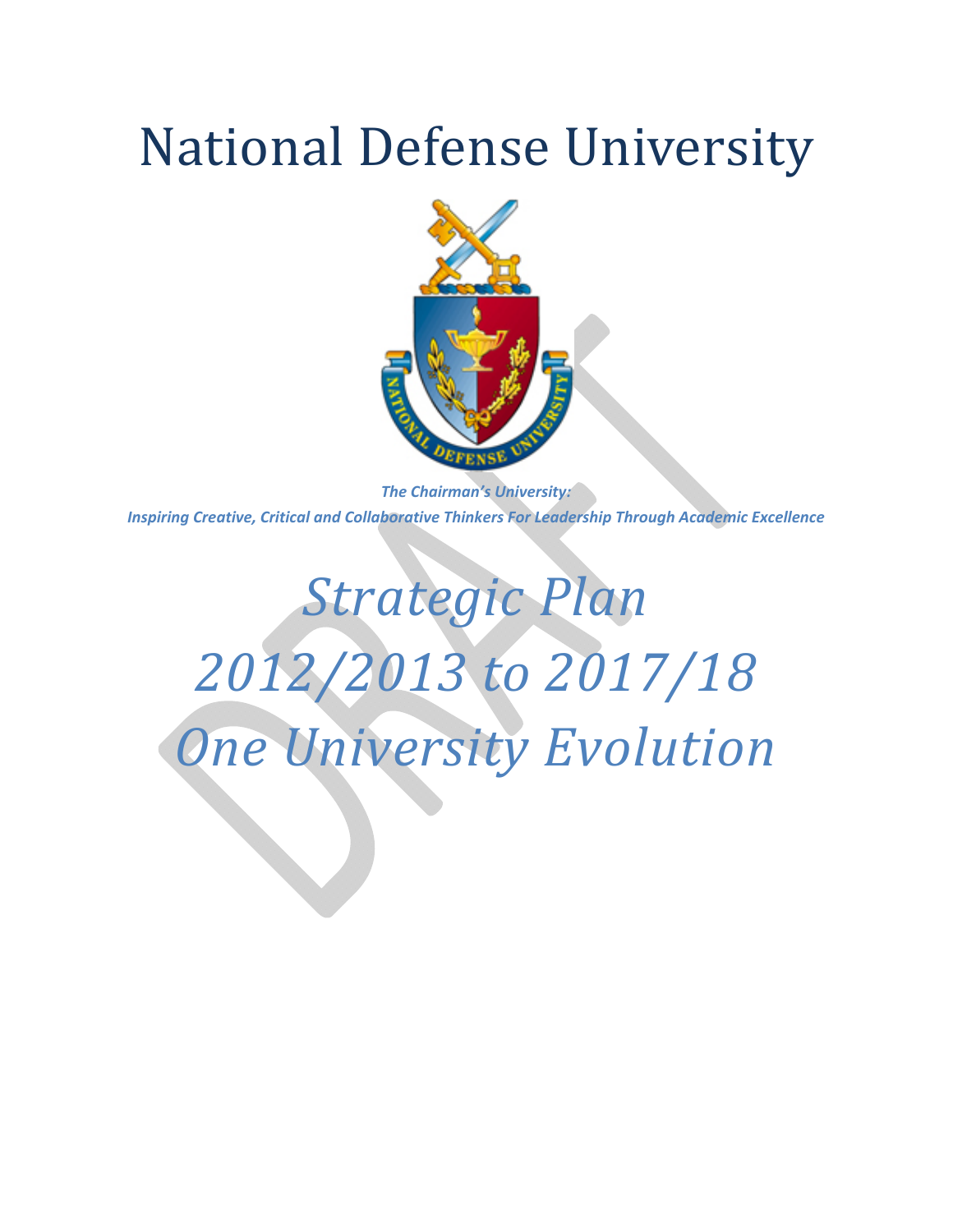# Contents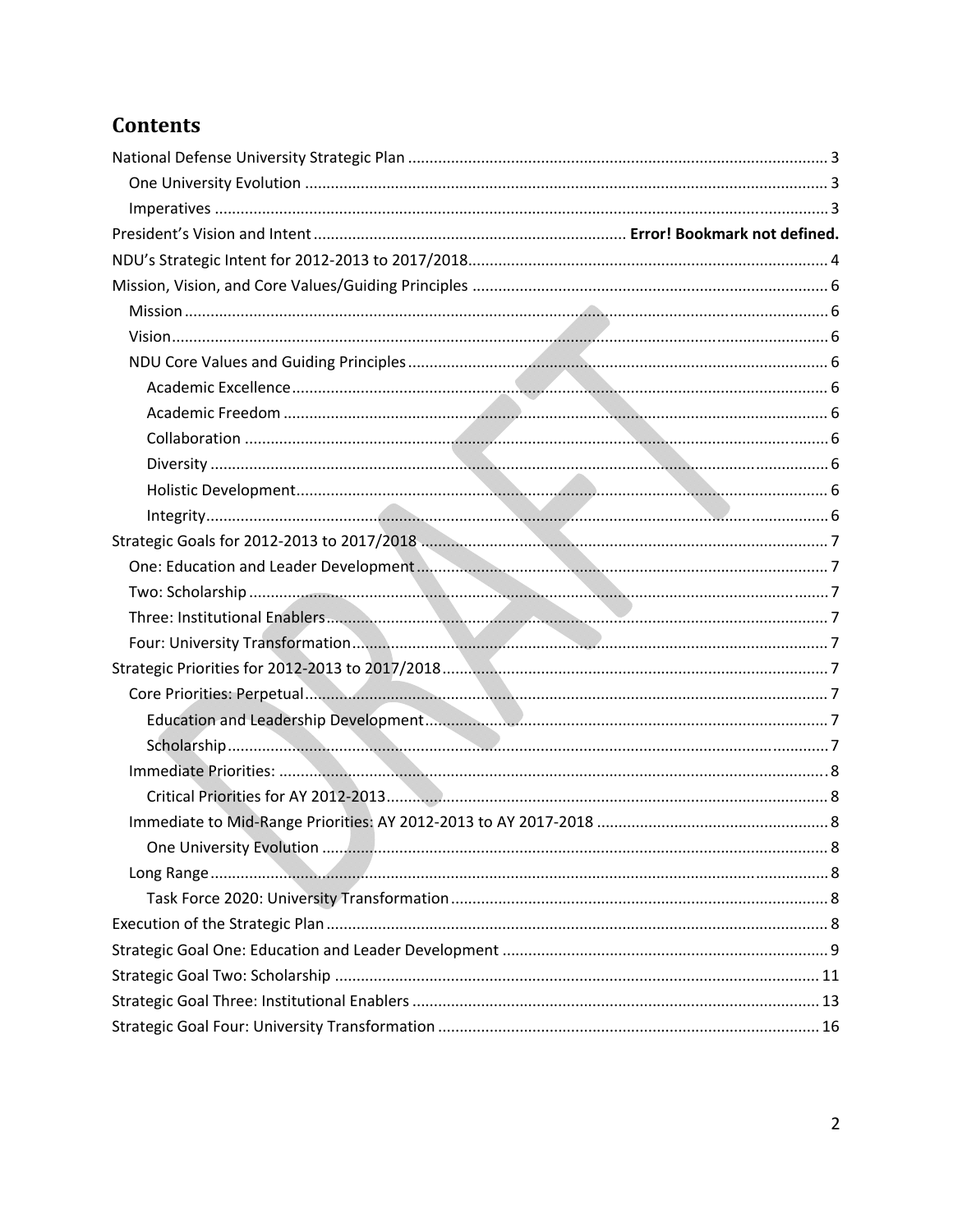# **National Defense University Strategic Plan**

This document contains the strategic direction for National Defense University (NDU) over the next five years. This strategic plan provides the map for the planning, prioritization and resourcing process to keep NDU at the forefront of national security education, leader development and scholarship. This strategic plan facilitates NDU's current focus of "One University Evolution". This strategic plan supports NDU's imperatives.

### *One University Evolution*

On 25 September 2012 the NDU President issued a directive *One University Guidance, Priorities, and Responsibilities*. This directive provided NDU a definition for guiding the "One University Evolution".

*NDU will henceforth define "One University" as a national institution of higher learning under the Chairman of the Joint Chiefs of Staff capable of creating, developing, and disseminating knowledge, focused on advanced joint education, leader development, and scholarship. The characteristics and attributes of "One University" will guide our near‐term planning and resourcing efforts and provide a foundation for building the NDU of the future.*

#### *Imperatives*

National Defense University:

the contract of the contract of

- Is a graduate institution focused on advanced joint education and supporting programs.
- Has a joint student body comprised of professionals pursuing graduate studies.
- Expects students to meet graduate education performance standards.
- Has a joint faculty comprised of scholars with expertise in teaching, learning, and research.
- Expects faculty to engage in knowledge sharing, creation, expansion and dissemination.

N.B. Joint is defined as inclusive of Military Services and *Select Others* which includes Government Agencies, Foreign Partner Nations, and Industries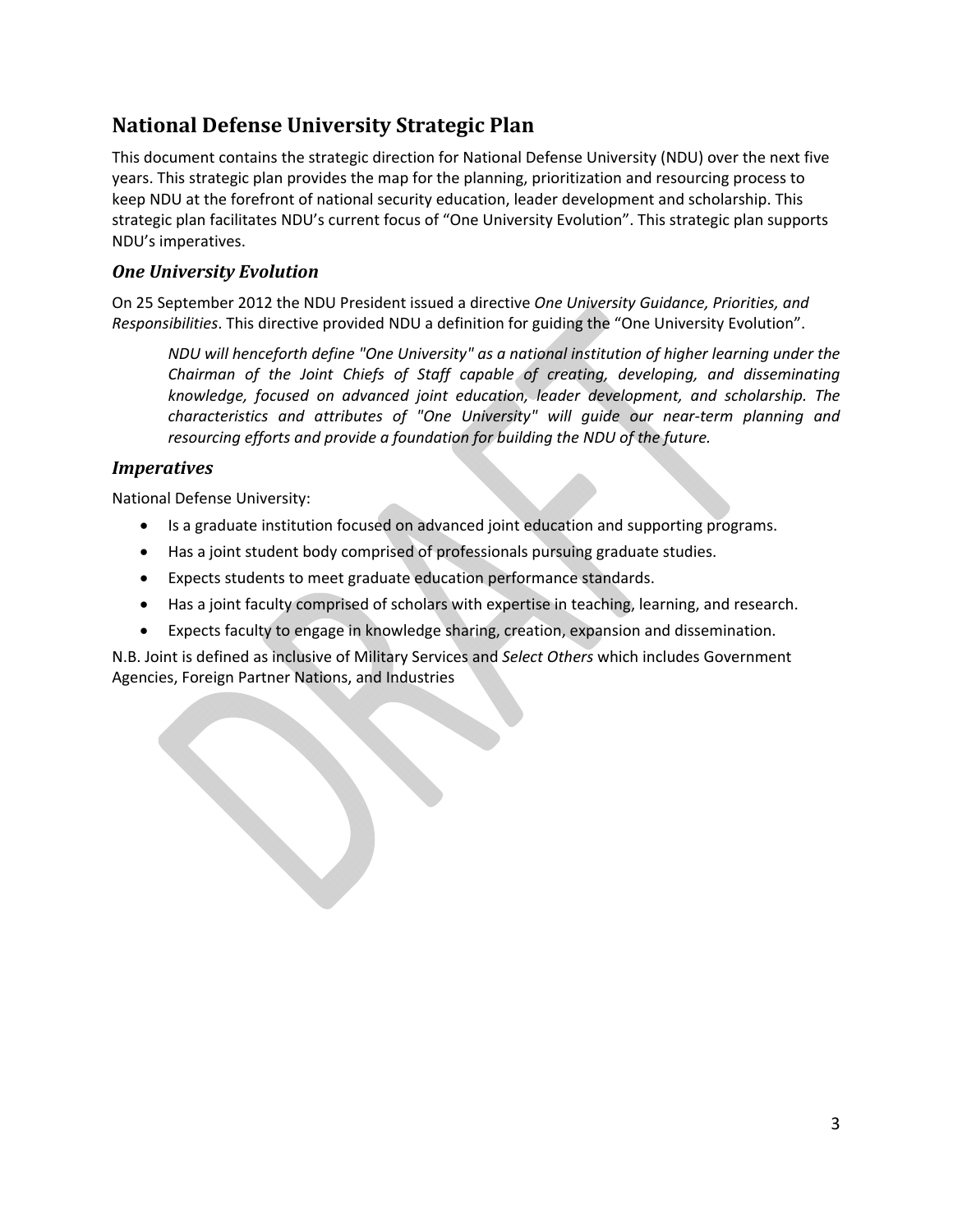# **NDU's Strategic Intent for 20122013 to 2017/2018**

The development of our future leaders cannot be viewed as a "cost of doing business" but rather as a "critical investment"∙in our nation's future—it may be the most critical national security investment of all. NDU's foundation of existence demands a strategic vision that emphasizes and maintains our shared focus on producing principled and ethical strategic leaders who think creatively, critically and collaboratively to anticipate, identify and resolve problems and challenges—some of which can be seen, some which can be predicted and others which are currently unknown. This is NDU's greatest strategic value to our nation and the pursuit of life, liberty, justice, tranquility, defense, welfare, safety, and security. NDU must take the lead to develop and support intellectual and moral strategic leaders who are inquisitive and open minded, and who create synergy to deal with the most complex challenges to our national security.

To attain our vision, NDU must (a) enhance our focus on quality and rigorous education and sustain its academic excellence and (b) integrate our goals and best practices. Therefore, our strategic focus and intent for 2012/12 to 2017/18 is:

*NDU will evolve into One University marked by excellence and accord in education and professional development, scholarship, outreach and collaboration, and institutional support to support the University mission and academic priorities. NDU will integrate the best from each college, school, program and component to produce synergy, enhancements, alignment and excellence for the whole and the colleges.*

This strategic plan will enable the University to:

- Define a strategic direction and guide for the near term (next five years), while not limiting future opportunities.
- Embed strategic thinking in the decision-making process of the University at all levels
- Enable the University to align strategic goals, objectives and priorities in resource allocation and management in a dynamic environment.
- Achieve the transition of "One University" integration on its path to NDU 2020 and beyond.
- Embed principles of continual institutional renewal and improvement.
- Ensure excellence in education, scholarship, and support.

This strategic plan will directly support the University's transformation to "One University" with the following characteristics:

- Delivers the highest standard in JPME and joint education programs;
- Provides enhanced student experiences due to increased collaboration, resource use (people and tools), and integration across the University with:
	- o Centralized functions where appropriate (e.g. libraries, gaming and simulations, registrars, human resources, faculty development, distance learning, international and U.S. student services);
	- o Consistent policies and standards among functions that remain de‐centralized.
- Values and maintains a workforce that, in addition to their component affiliations, possesses a University‐wide identity;
- Strives to be efficient, cost effective, and resilient with:
	- o Streamlined and efficient administrative and support functions;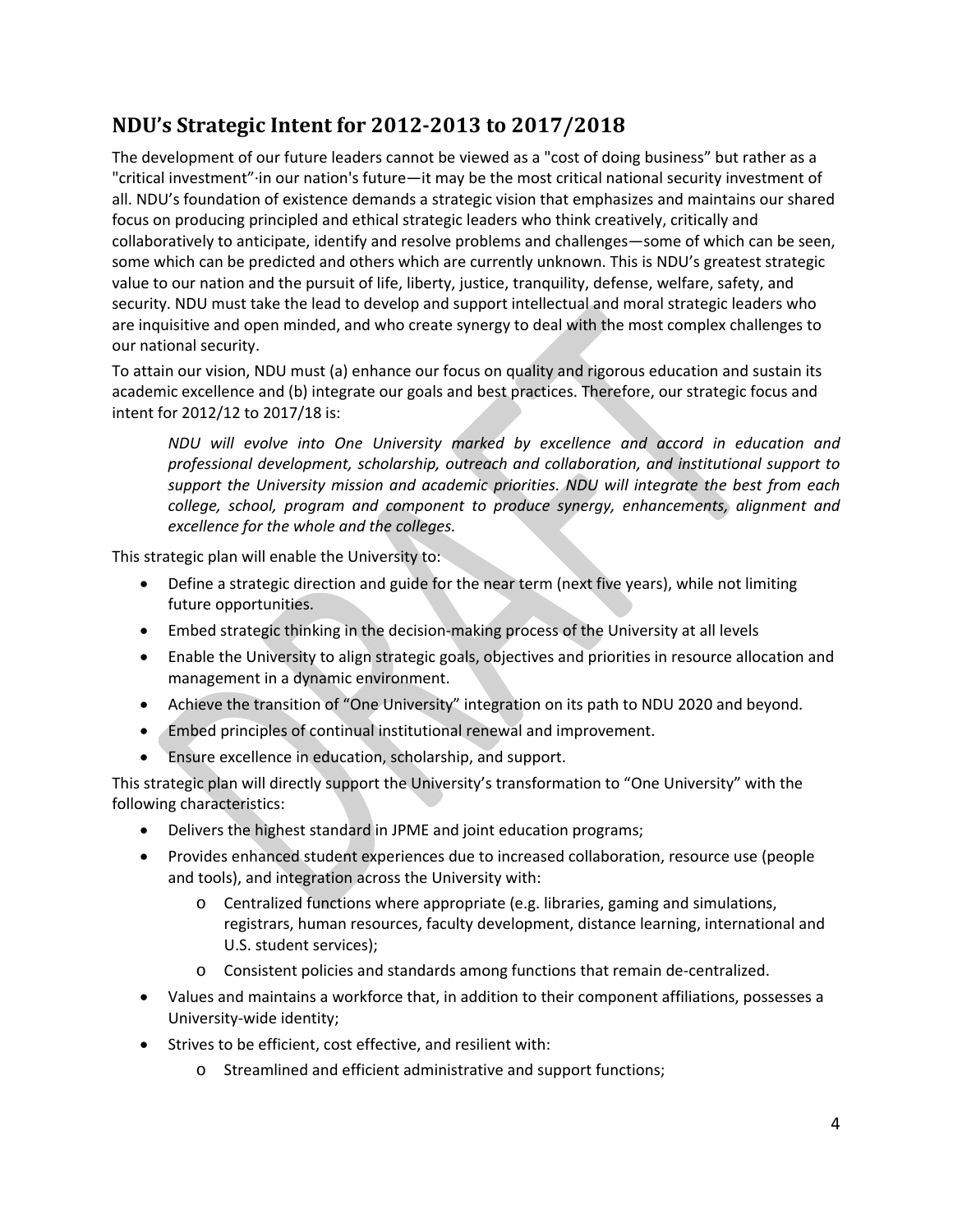- o Reduced duplication (across components and campuses).
- Conducts University‐level assessment activities, strategic planning, resource allocation, and institutional renewal processes;
- Operates efficiently and capable of developing, executing, and refining University level operational plans to address significant and long term technology, infrastructure, and staffing; and,
- Achieves consistency across colleges with respect to course loads, credits, and grading requirements and with compatible academic schedules and standards.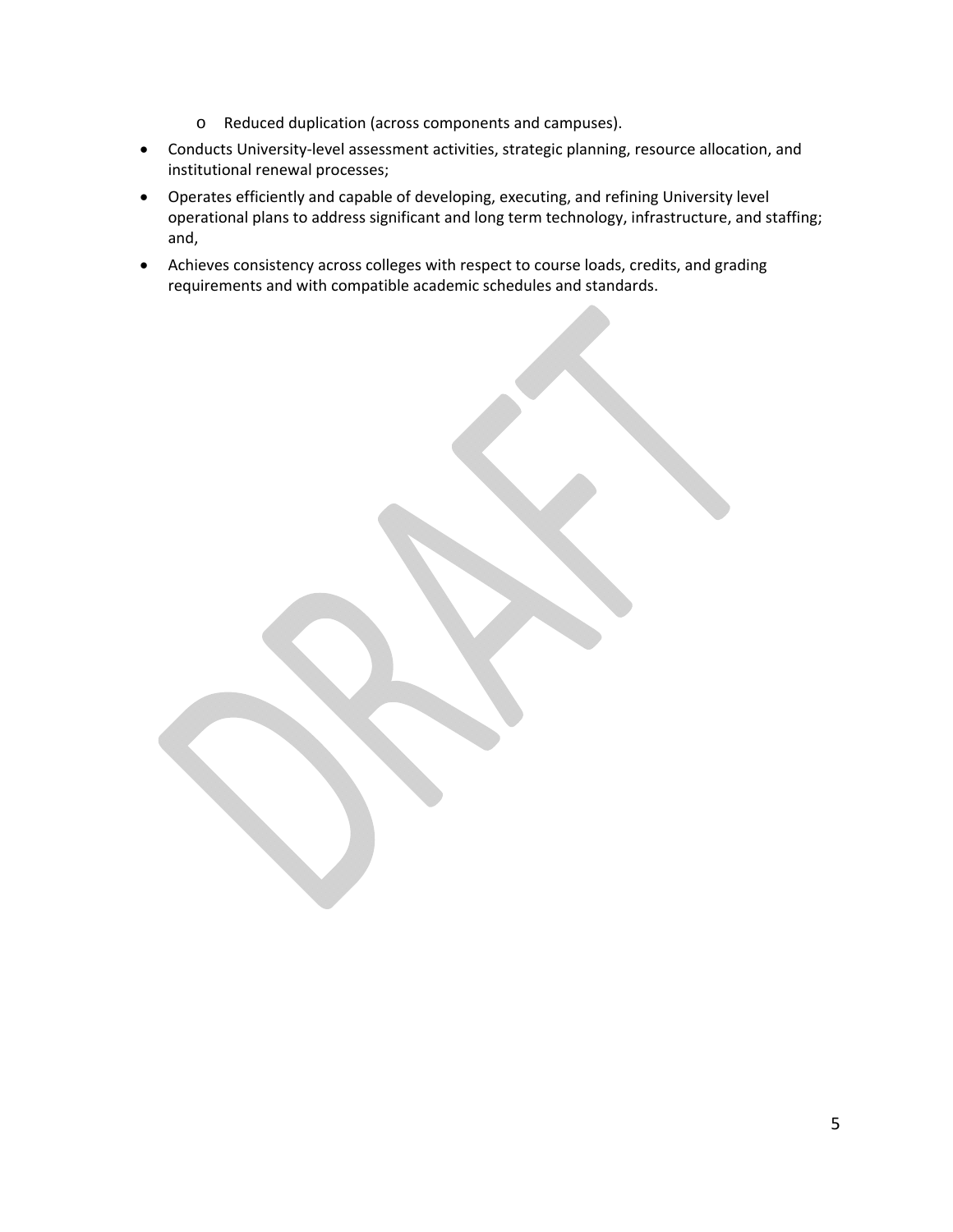## **Mission, Vision, and Core Values/Guiding Principles**

#### *Mission*

*National Defense University supports the joint warfighter by providing rigorous Joint Professional Military Education to members of the U.S. Armed Forces and select others in order to develop leaders who have the ability to operate and creatively think in an unpredictable and complex world.*

#### *Vision*

*National Defense University will be the premier national security institution focused on advanced joint education, leader development and scholarship.*

This aspiration reflects NDU's stature as an institution of higher education and its unique role and capability to forge the connection of knowledge, skills and dispositions to the realm of practice and application. This unifying aspiration is also central to NDU's purpose of educating, developing and inspiring national security leaders. NDU aspires to be the prime source for:

- Education and professional development of national security leaders.
- Scholarship of/for national security leaders.
- Outreach and collaboration for national security leaders.

### *NDU Core Values and Guiding Principles*

#### **Academic Excellence**

National Defense University shall always foster and promote scholarly distinction in its work and its people.

#### **Academic Freedom**

National Defense University shall always foster and protect free expression and open intellectual exchange based on responsible professionalism.

#### **Collaboration**

National Defense University shall always foster collaborative, transparent, and inclusive processes and decision‐making activities consistent with legal lines of authority and accountability.

#### **Diversity**

National Defense University shall always embrace a mixture of people, culture, and ideas.

#### **Holistic Development**

National Defense University shall always foster and promote an environment that nurtures individual intellectual development and physical well‐being and encourages career long learning.

#### **Integrity**

National Defense University shall always foster and promote a culture of trust, honesty, and ethical conduct.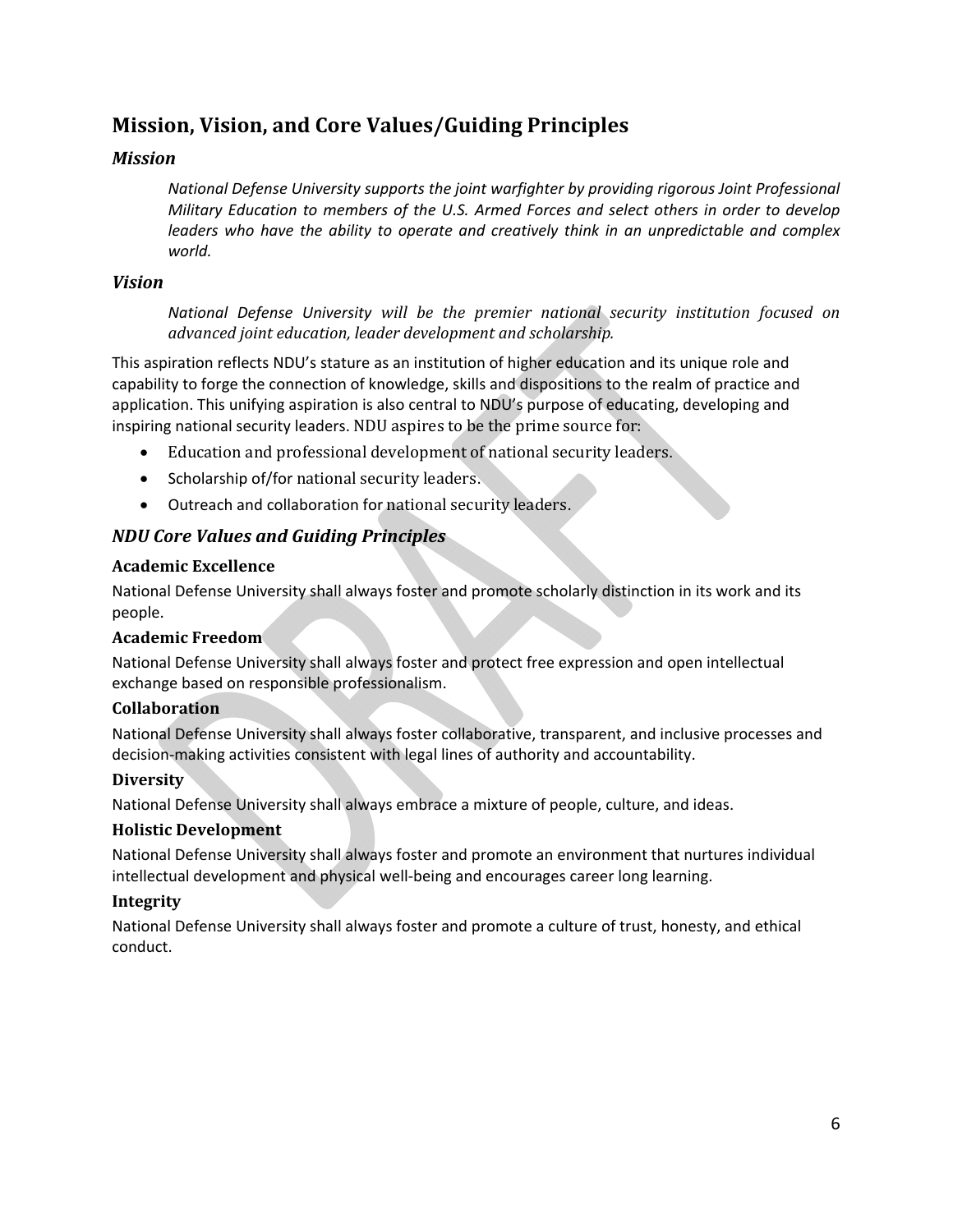# **Strategic Goals for 20122013 to 2017/2018**

## *One: Education and Leader Development*

National Defense University educates and develops national security leaders ready to meet the needs of the nation.

## *Two: Scholarship*

National Defense University creates, preserves, and disseminates knowledge intrinsic to advanced joint education and leader development.

## *Three: Institutional Enablers*

National Defense University creates integrated solutions and services that support advanced joint education and focus on customer service, collaboration, effectiveness, efficiency, innovation, and fiscal responsibility.

## *Four: University Transformation*

National Defense University transforms the culture, organization, processes, practices and structures to foster institutional collaboration and integration.

# **Strategic Priorities for 20122013 to 2017/2018**

National Defense University will align leadership, resources, and management to support the:

- Implementation of the University strategic plan,
- Implementation of the University strategic priorities based on the strategic plan,
- Implementation of the allocation of resources based on the strategic priorities, and
- Implementation of the University assessment plan based on the strategic plan.

National Defense University will prioritize efforts supporting the NDU mission and academic priorities and focused on supporting advanced joint education, leadership development, and scholarship. NDU has two core priorities targeting the institution's focus on academic excellence. In addition, NDU has two critical priorities that must be targeted during AY 2012-2013. NDU has two immediate to long-range priorities connected to the two critical priorities—One University Evolution and Task Force 2020—that will be targeted in AY 2012‐2013 and beyond.

## *Core Priorities: Perpetual*

### **Education and Leadership Development**

National Defense University will align leadership, resources, and management to support quality and rigorous education and its direct enablers.

### **Scholarship**

National Defense University will align leadership, resources, and management to support its excellence through scholarship.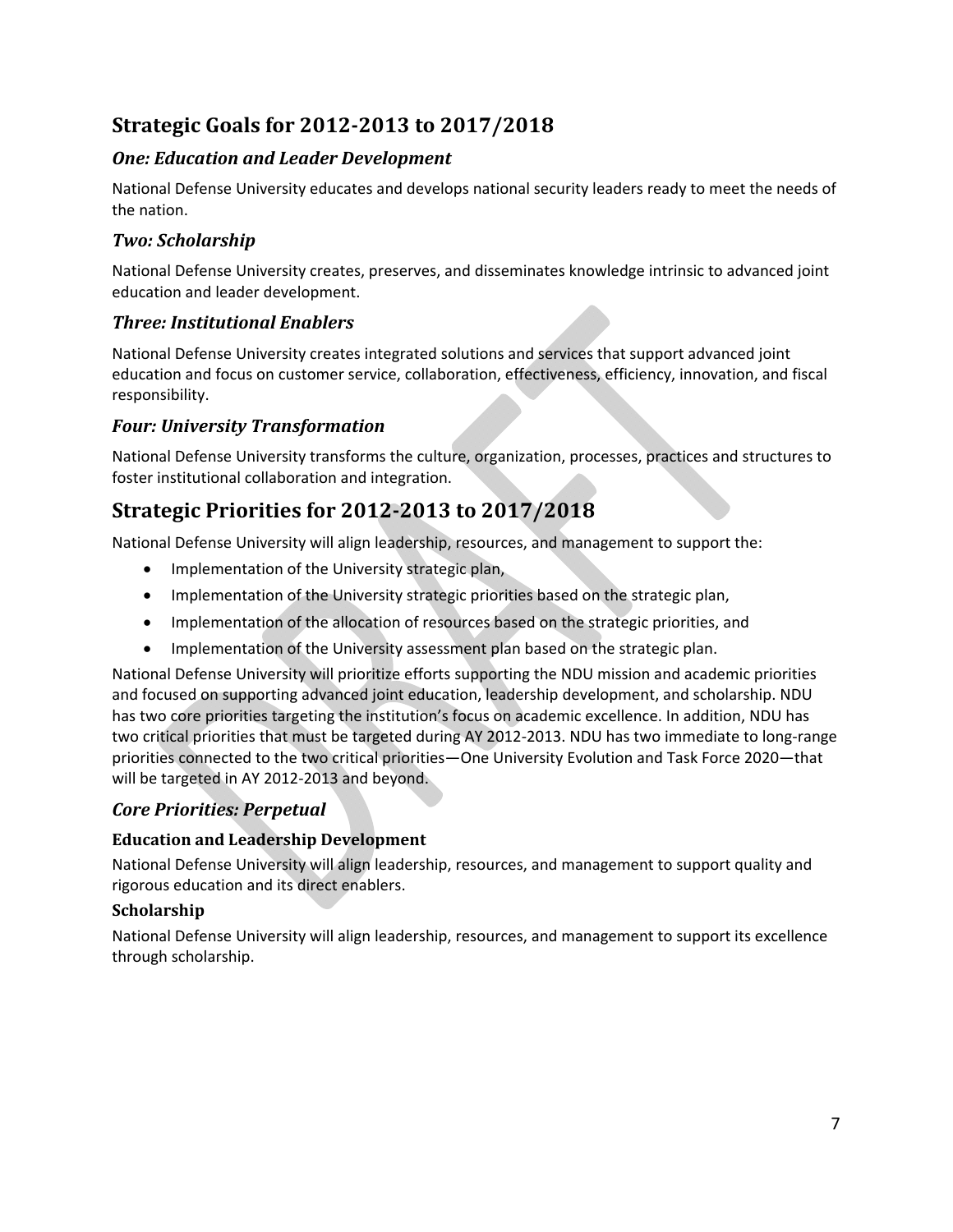#### *Immediate Priorities:*

#### **Critical Priorities for AY 20122013**

#### *One University Transition*

National Defense University will align leadership, resources, and management to support the implementation organizational, structural and fiscal changes to align with actions specified for One University transition.

#### *MSCHE Response*

National Defense University will align leadership, resources, and management to support the implementation planning (planning, prioritizing, resourcing, assessment, and evaluation), organizational, structural and fiscal changes to align with actions specified by MSCHE.

#### *Immediate to MidRange Priorities: AY 20122013 to AY 20172018*

#### **One University Evolution**

National Defense University will align leadership, resources, and management to support the integration of the best from each college, school, program, component, and individual to produce synergy, enhancements, alignment and excellence for the whole and the colleges.

#### *Long Range*

#### **Task Force 2020: University Transformation**

National Defense University will align leadership, resources, and management to support the development of a long‐range vision, goals, and strategies for the transformation of advanced joint education, leadership development, and scholarship.

## **Execution of the Strategic Plan**

The successful execution of the plan is based on the attainment of the identified strategic goals. To support the advancement toward each goal, we have identified subordinate goals, objectives, and strategies. We have also identified specific outcomes and metrics for assessment and evaluation of progress toward our goals, subordinate goals, objectives, and strategies. The Office of Institutional Research, Planning and Assessment will monitor, track, and report the University's progress in execution of the plan. We have assigned an office of responsibility for the subordinate goals, objectives, and strategies that will operationally execute the plan and report progress to the Office of Institutional Research, Planning and Assessment. The Office of Institutional Research, Planning and Assessment will in turn support the assigned office of responsibility in assessment and evaluation of progress. This will enable the University to continuously monitor, track, prioritize, focus or redirect efforts to attain our goals. In this respect, our Strategic Plan will be a living document with achievable goals.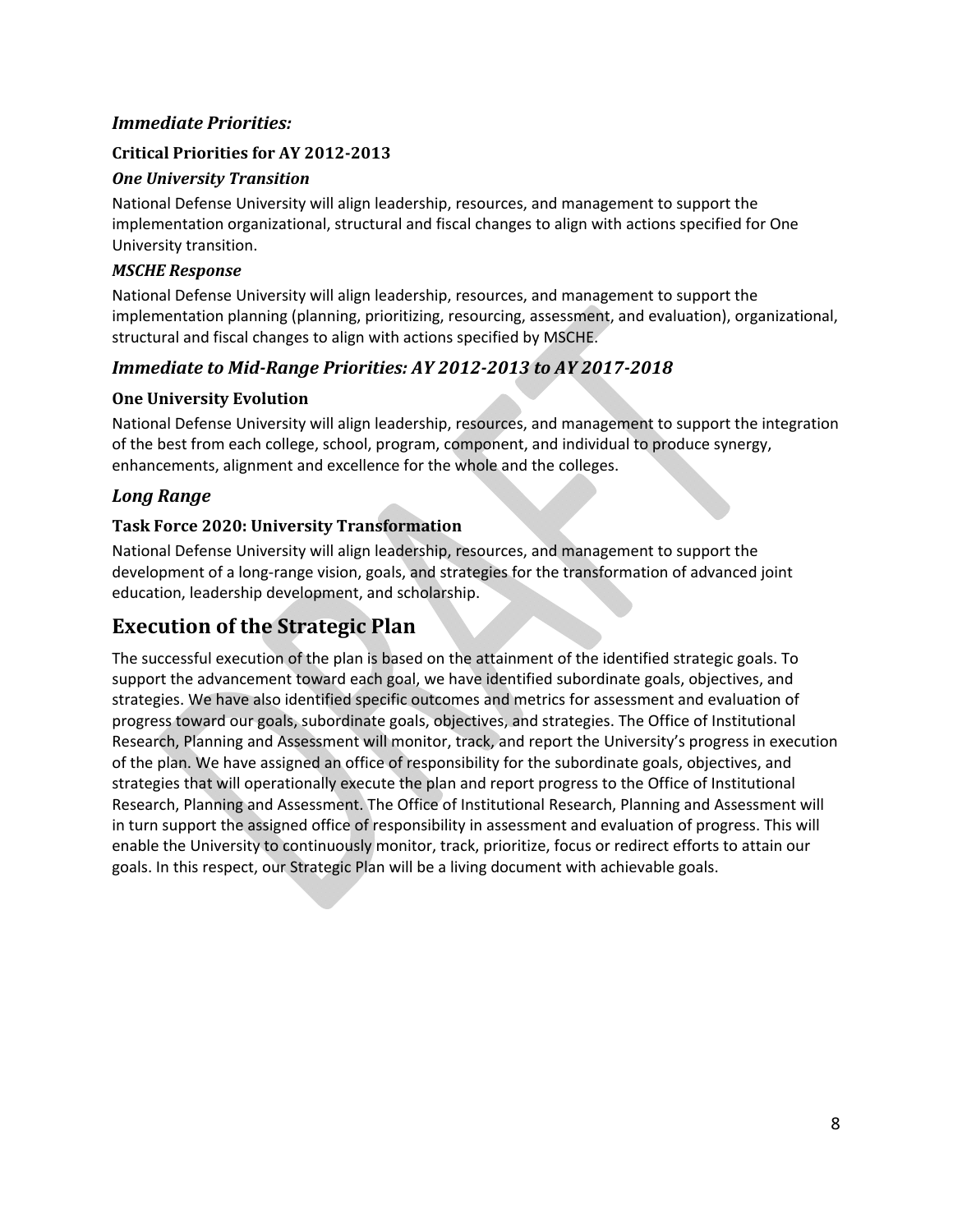## **Strategic Goal One: Education and Leader Development**

National Defense University educates and develops national security leaders ready to meet the needs of the nation.

*NDU provides rigorous academic programs to support the development of the knowledge, skills and dispositions for national security leaders and professionals. NDU's programs focus on the development of creative, critical and collaborative thinking skills for strategic problem‐solving, decision‐making and leadership. NDU's programs focus on the development of character, wisdom and strength for leadership in a complex environment. NDU's programs leverage innovative learning methodologies, cutting‐edge research, and dynamic curricula for attaining critical student learning outcomes. NDU's programs foster a broad whole of government perspective through a selective student body of military, interagency, public‐private, and international security professionals. NDU's education and leader development programs are the reason for the University's existence and the quality of these programs is our Nation's security advantage.* 

#### *SubGoal*

1.1 NDU's academic programs enable graduates to lead effectively in a rapidly changing global security environment.

Objective

#### **Objective**

1.1.1 Academic programs and curricula meet current and future requirements of all stakeholders. (Mission)

#### **Strategies**

- 1.1.1.1 NDU determine needs of tomorrow's leaders.
- 1.1.1.2 Work with Stakeholders on the forecasted changes and the updated curriculum to meet the changes.
- 1.1.1.3 NDU participates actively in MECC/CT/CIO and other Stakeholder councils to meet stakeholder requirements (content and pedagogy).

#### **Objective**

1.1.2 Academic programs maintain institutional and specialized accreditation.

#### **Strategies**

- 1.1.2.1 NDU and its components will comply with accrediting body requirements
- 1.1.2.2 NDU and its components continually assesses its programs and processes and uses the assessment data to govern and revitalize itself.
- 1.1.2.3 NDU and components allocates its resources consistent with its Strategic Plan.
- 1.1.2.4 NDU establishes and uses an effective and efficient transparent governance structure.

#### **Objective**

1.1.3 Academic programs are relevant and provide the knowledge, skills and dispositions for understanding and leading in the rapidly changing global security environment.

#### **Strategies**

1.1.3.1 Academic Programs are based on active learning principles.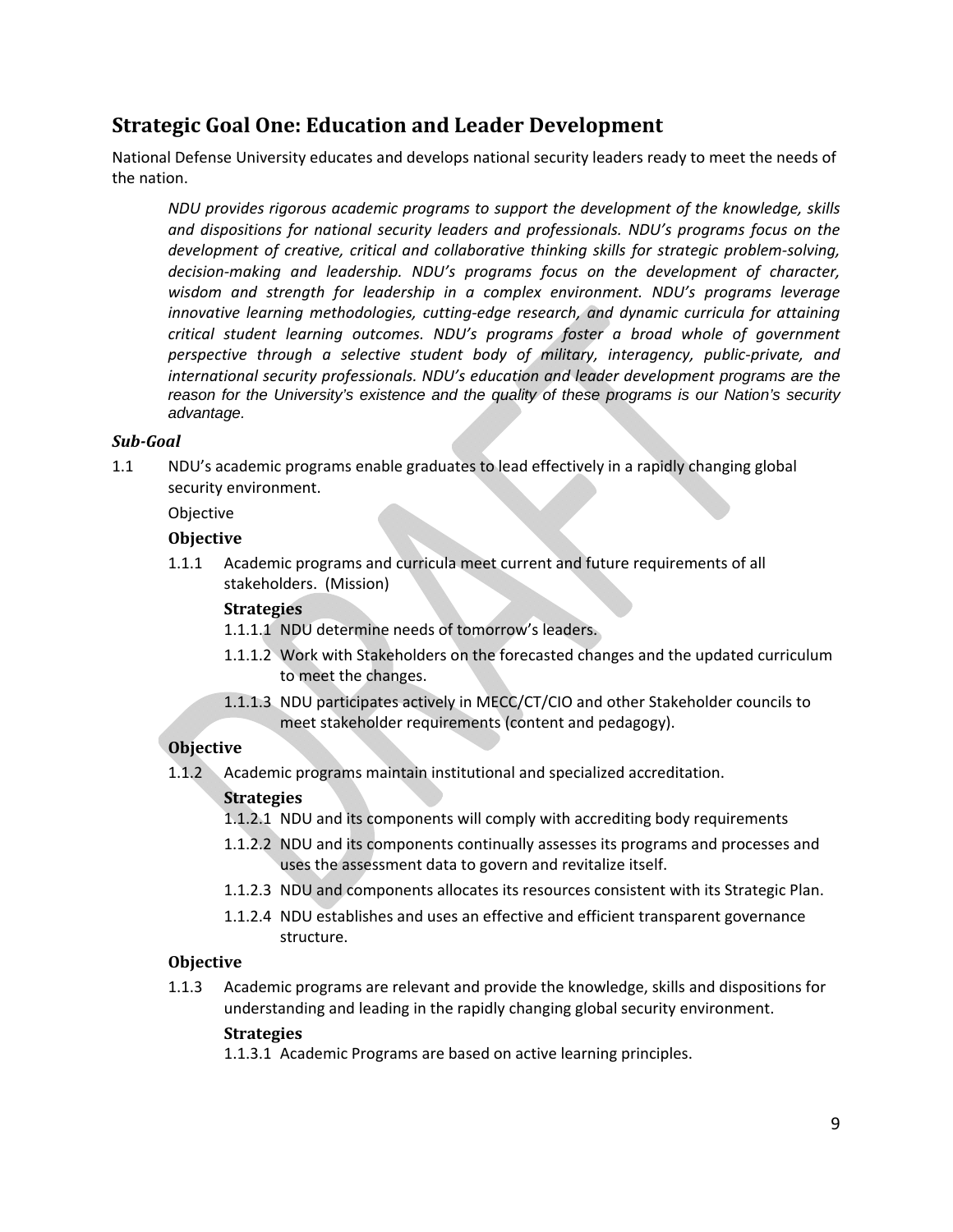- 1.1.3.2 Academic programs are rooted in active, seminar style, experiential learning to include gaming, simulation and field studies as appropriate.
- 1.1.3.3 Faculty regularly participate in internal and external professional development programs

#### *SubGoal*

1.2 NDU graduates employ innovative, critical, open, and system thinking.

#### **Objective**

1.2.1 Student engaged in academic programs which are diverse in design and delivery.

#### **Strategies**

- 1.2.1.1 Curriculum, student body, and faculty incorporate diverse professional and personal perspectives.
- 1.2.1.2 Assessments require students demonstrate critical, open and systems thinking.
- 1.2.1.3 Regular curriculum review processes document alignment of program to mission.

#### **Objective**

1.2.2 Academic programs are appropriately designed and delivered to protect, promote and defend open intellectual discourse and academic freedom.

#### **Strategies**

- 1.2.2.1 NDU has a policy on academic freedom consistent with the AAUP 1940 Statement on Academic freedom and UMCJ.
- 1.2.2.2 Annual Survey of students and faculty: % of students who feel they are free to responsibly express their thoughts within the protective bounds of academic freedom.
- 1.2.2.3 Faculty promote academic freedom and non‐attribution
- 1.2.2.4 Academic Freedom and Non‐attribution policies published and used in all academic programs.

#### **Objective**

1.2.3 Innovative programs and services develop the whole‐person enable graduates to achieve career‐long success.

#### **Strategies**

1.2.3.1 Deliver a comprehensive total fitness program.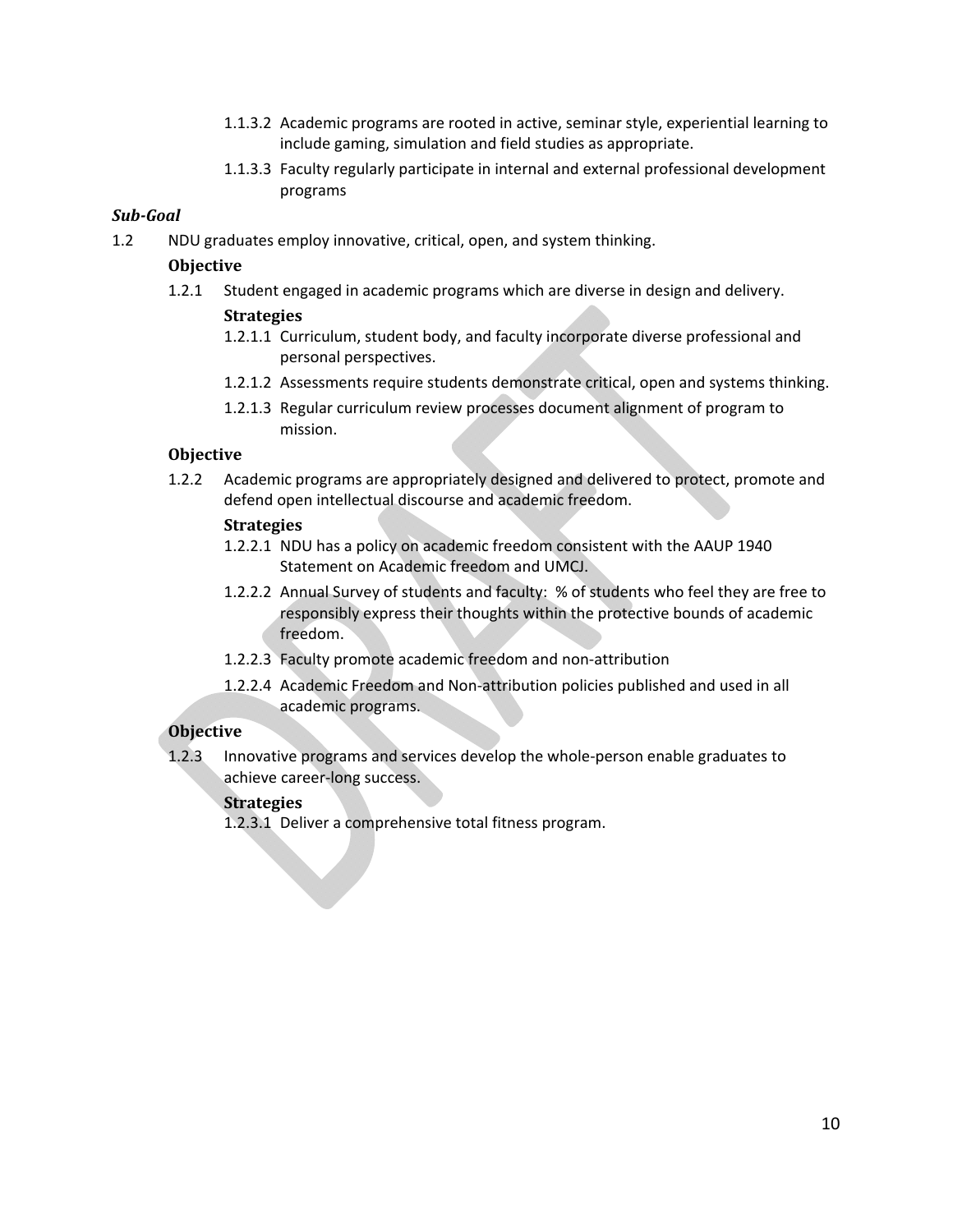## **Strategic Goal Two: Scholarship**

National Defense University creates, preserves, and disseminates knowledge intrinsic to advanced joint education and leader development.

*Scholarship Defined: National Defense University defines scholarship as the faculty engagement in discovery, creation, integration, application, sharing, dissemination and other professional activities which contribute to the education, leadership development and career‐long growth of national security leaders. To accomplish this, faculty are producers, resources and engagers in teaching, research, outreach, service and professional development.*

#### *SubGoal*

2.1 The University culture values and promotes scholarship to drive leader development.

#### **Objective**

2.1.1 Increase faculty's ability to develop and update curriculum to reflect significant and relevant changes in security studies

#### **Strategies**

2.1.1.1 Prioritize resource allocation that promotes and rewards excellence in scholarship to reflect a balance between teaching, research, service and outreach.

#### *SubGoal*

2.2 The University fosters a reputation for excellence in scholarship that attracts and retains a highly effective faculty and staff of national and international prominence in their disciplines.

#### **Objective**

- 2.2.1 Increase faculty's access to opportunities to improve scholarship skills and practices. **Strategies**
	- 2.2.1.1 Prioritize resource allocation that promotes and rewards excellence in scholarship to reflect a balance between teaching, research, service and outreach.
	- 2.2.1.2 Maintain competitive compensation, professional development and retention policies.

#### **Objective**

2.2.2 Increase ability to capture knowledge and meaning from the contemporary security environment.

#### **Strategies**

- 2.2.2.1 Ensure that faculty, students and staff have an integrated, robust, accessible, enterprise‐wide library and information resources system.
- 2.2.2.2 Capitalize on the unique demographic of NDU faculty of practitioners, scholars and policy makers in order to inform the future discourse on security education.

#### *SubGoal*

2.3 The University develops and maintains an open, inclusive, and transparent educational environment of enterprise‐wide collaboration, academic freedom and academic diversity that supports the pursuit of excellence in scholarship.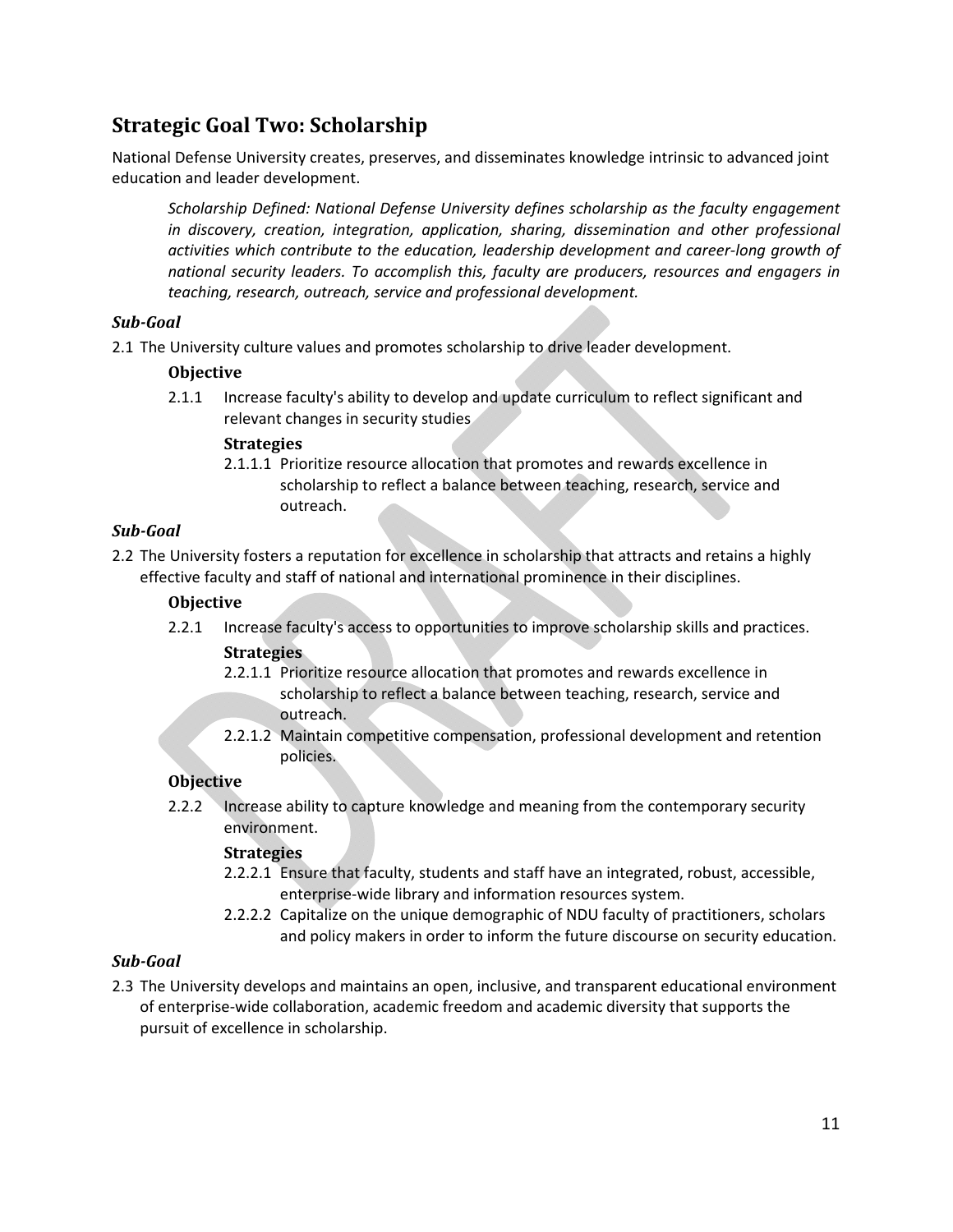#### **Objective**

2.3.1 Increase faculty governance, participation, collaboration and involvement in decision making related to creation and dissemination of knowledge.

#### **Strategies**

2.3.1.1 Establish and maintain clear parameters for a representative faculty group with consistent advisory access to the University president, Executive Council and Dean's Council.

#### *SubGoal*

2.4 National Defense University promotes awareness of, and access to NDU scholarship and expertise across the institution and key stakeholders.

#### **Objective**

2.4.1 NDU scholarship is relevant, shared, and disseminated to the institution, students, Alumni, the joint warfighter, joint combat commands, national security professionals and other key stakeholders

#### **Strategies**

2.4.1.1 Utilize resources and tools to share, disseminate, archive and preserve NDU scholarship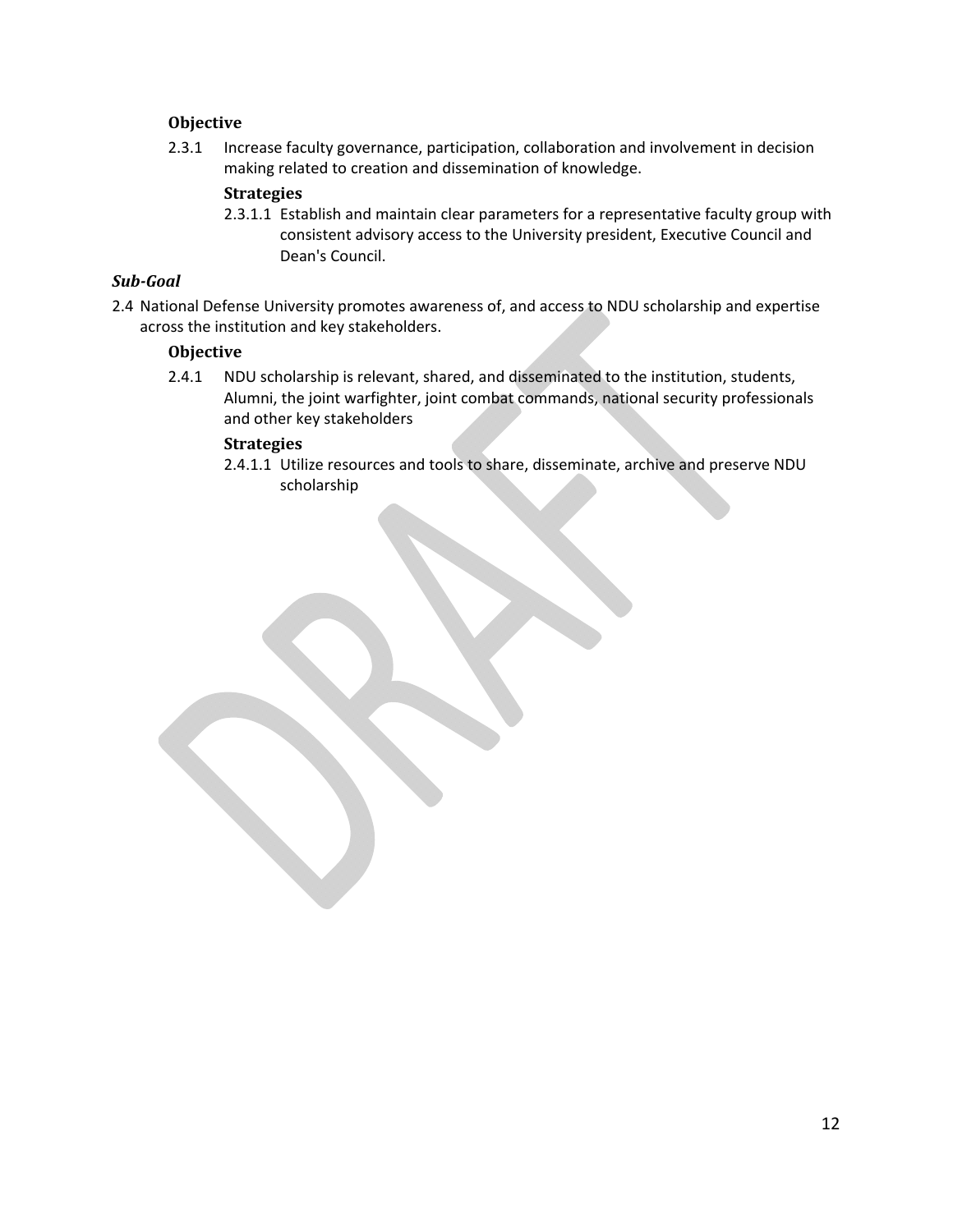# **Strategic Goal Three: Institutional Enablers**

National Defense University creates integrated solutions and services that support advanced joint education and focus on customer service, collaboration, effectiveness, efficiency, innovation, and fiscal responsibility.

*NDU provides solutions and services to support Education, Leader Development, Scholarship and the University as a whole. NDU's solutions and services focus on the supporting the needs of students, faculty and staff effectively. NDU's solutions and services programs leverage innovative methodologies, tools, processes, procedures and resources. NDU's solutions and services incorporate the best practices of higher education and the University.*

#### *SubGoal*

3.1 National Defense University's workforce is recognized for excellence in thought leadership and their profession.

#### **Objective**

3.1.1 NDU recruits, employs, develops and retains a workforce of professionals and respected practitioners to support the academic priorities and mission of NDU.

#### **Strategies**

3.1.1.1 Develop a systematic approach to talent recruitment, selection, acquisition, development, and retention for the National Defense University enterprise.

#### **Objective**

3.1.2 NDU has the right workforce skill mix (civilian, military, contractor) required to accomplish its mission and sustain superior performance.

#### **Strategies**

3.1.2.1 Develop a systematic approach to talent recruitment, selection, acquisition, development, and retention for the National Defense University enterprise.

#### **Objective**

3.1.3 NDU recruits, selects, hires, and renews personnel effectively and efficiently.

#### **Strategies**

3.1.3.1 Establish clear procedures for recruitment, selection, hiring, and renewals

#### **Objective**

3.1.4 NDU rewards, recognizes and compensates the workforce effectively and transparently while exercising fiscal stewardship.

#### **Strategies**

3.1.4.1 Establish and maintain competitive compensation, professional development, and retention policies. Establishment of a faculty compensation scale. Compensate appropriately, motivate and reward. Establishment of a mechanism to identify, develop, compensate and reward faculty who already are or are likely to become exceptional teachers or leaders in their discipline or field.

#### *SubGoal*

3.2 National Defense University allocates and manages resources effectively, efficiently and transparently to achieve mission excellence.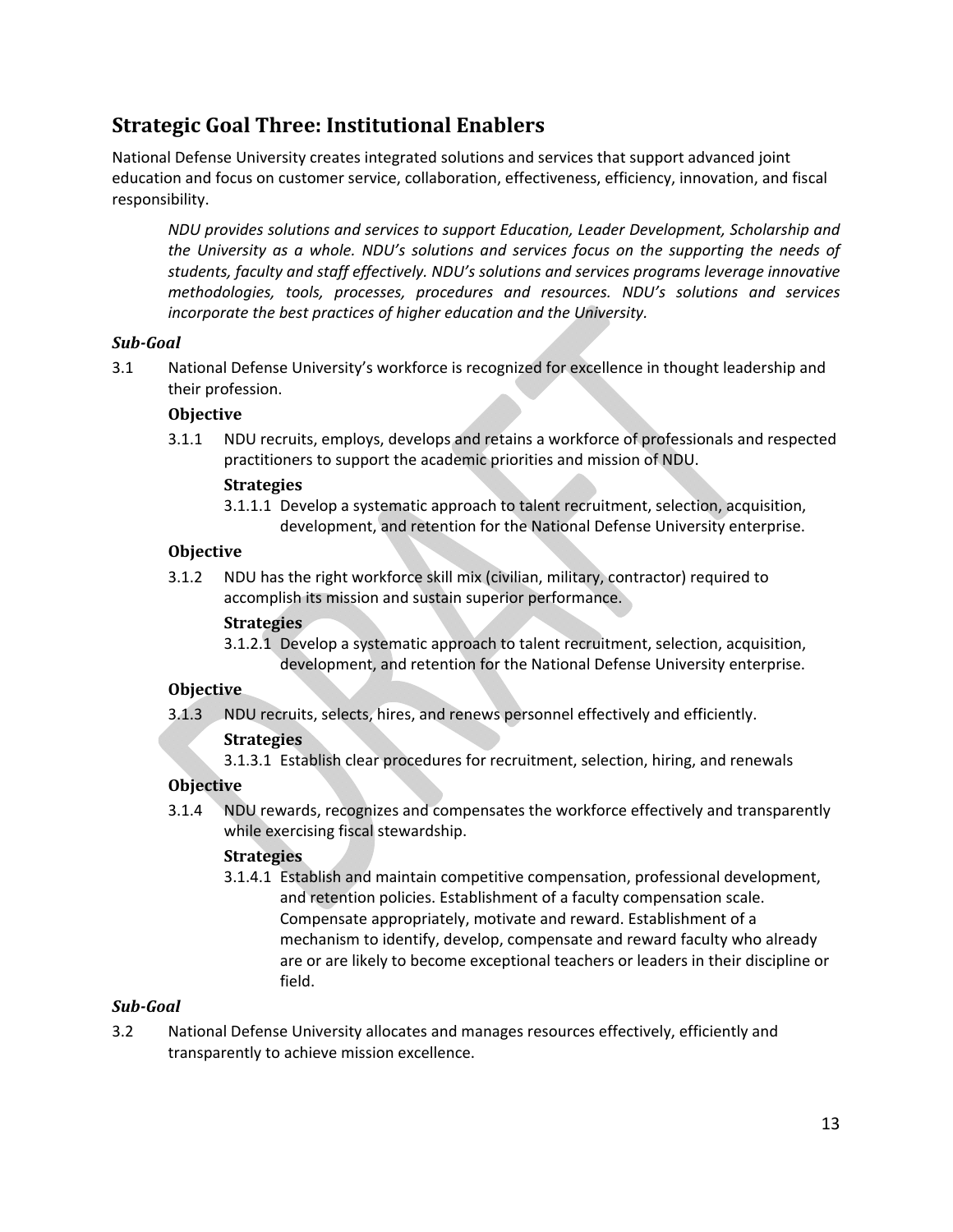#### **Objective**

3.2.1 NDU manages fiscal resources (resources planning, budget programming, budget execution, acquisition management, auditing and accounting) based on and tied to the University Strategic Plan and Priorities. (Fiscal)

#### **Strategies**

3.2.1.1 Prioritize and allocate resources based on the strategic plan. Utilize best practices in fiscal resource management.

#### **Objective**

3.2.2 NDU manages administrative and operational resources effectively and efficiently based and tied to the University Strategic Plan and Priorities.

#### **Strategies**

3.2.2.1 Prioritize and allocate resources based on strategic plan. Utilize best practices in administrative and operational resource management.

#### **Objective**

3.2.3 NDU manages physical resources (resources planning, maintenance, budget programming, acquisition management, life cycle replacement) effectively and efficiently based and tied to the University Strategic Plan and Priorities.

#### **Strategies**

3.2.3.1 Prioritize and allocate resources based on strategic plan. Utilize best practices in physical resource management.

#### *SubGoal*

3.3 National Defense University's information and educational technology resources systems are integrated, robust, accessible, and enterprise‐wide.

#### **Objective**

3.3.1 NDU will establish and maintain a robust, scalable, flexible and secure information and technology infrastructure.

#### **Strategies**

3.3.1.1 Develop and implement an enterprise IT resources strategic plan and priorities.

#### **Objective**

3.3.2 NDU will establish, maintain, create and innovate dynamic, robust, scalable, and flexible education technologies.

#### **Strategies**

3.3.2.1 Develop an enterprise educational technology resources plan inclusive of the academic computing environment, faculty engagement and student engagement.

#### *SubGoal*

3.4 National Defense University's library and information resources are integrated, robust, accessible and enterprise‐wide.

#### **Objective**

3.4.1 NDU will create, maintain and innovate a dynamic virtual library and information resources system.

#### **Strategies**

3.4.1.1 Develop plan for enterprise virtual library and information resources system.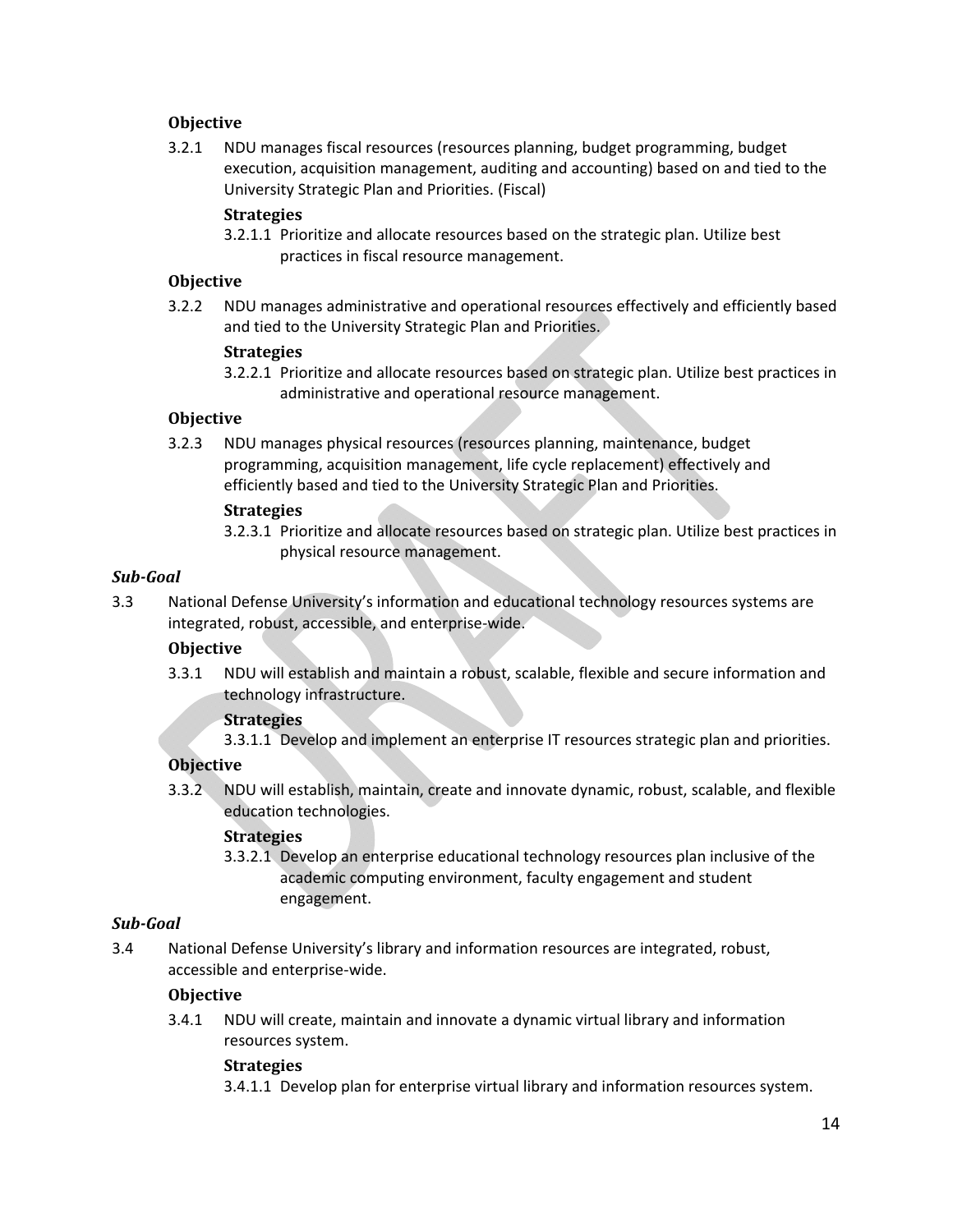## **Objective**

3.4.2 NDU will create, maintain and innovate a dynamic information literacy programs that support faculty, staff, students, and alumni.

### **Strategies**

3.4.2.1 Develop information literacy program.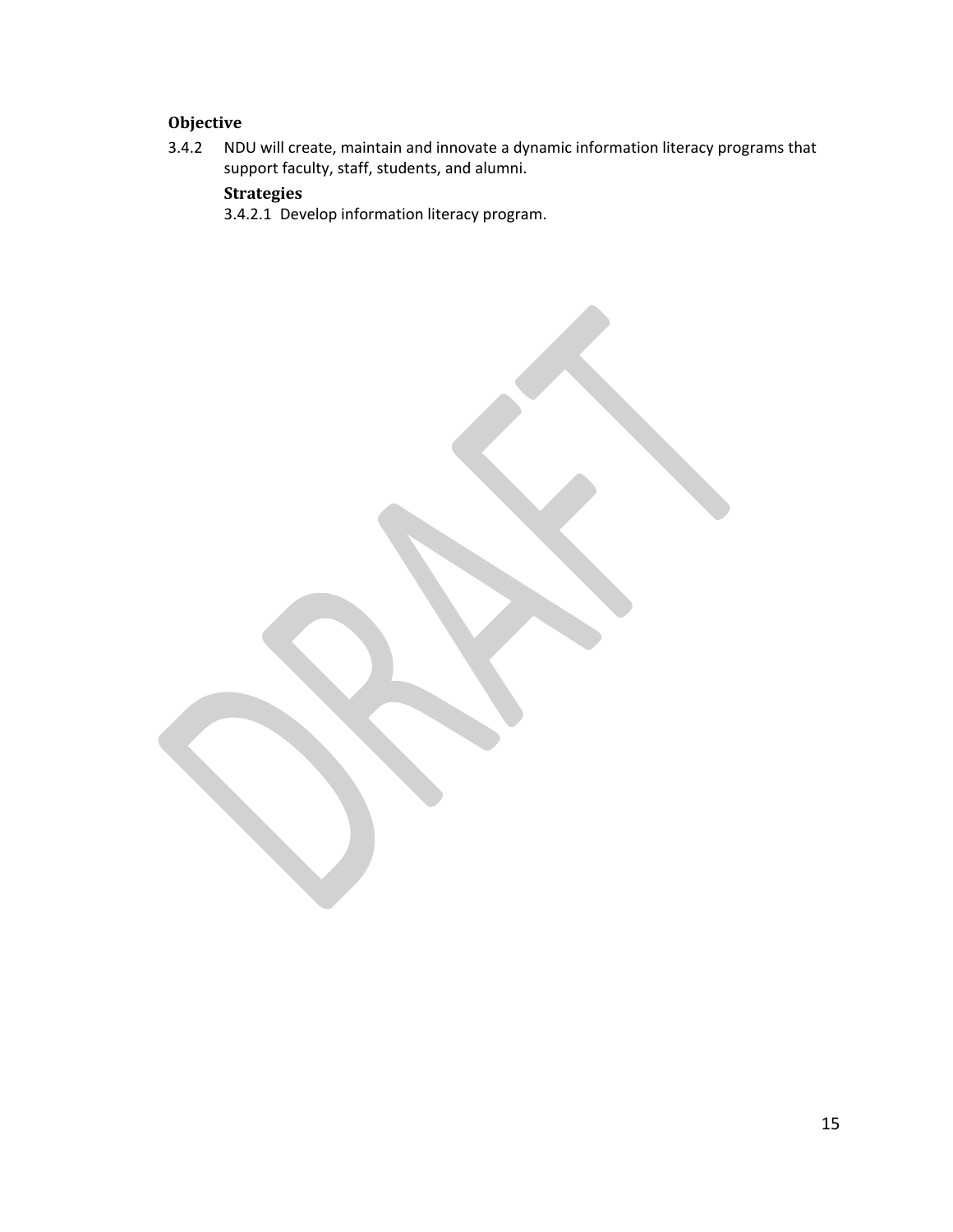## **Strategic Goal Four: University Transformation**

National Defense University transforms the culture, organization, processes, practices and structures to foster institutional collaboration and integration.

*NDU will henceforth define "One University" as a national institution of higher learning under the Chairman of the Joint Chiefs of Staff capable of creating, developing, and disseminating knowledge, focused on advanced joint education, leader development, and scholarship. The characteristics and attributes of "One University" will guide our near‐term planning and resourcing efforts and provide a foundation for building the NDU of the future.*

#### *SubGoal*

4.1 National Defense University will lead in the transformation/evolution of joint professional military education for 2020 and beyond.

#### **Objective**

4.1.1 NDU will lead innovation in joint professional military education.

#### **Strategies**

- 4.1.1.1 Develop and promote a vision for the future of joint professional military education.
- 4.1.1.2 Develop and promote a recommended structure for joint professional military education.
- 4.1.1.3 Develop plan for a terminal degree in joint professional military education and/or national security education.

#### *SubGoal*

4.2 National Defense University will value and promote an institutional environment and culture of trust and openness.

#### **Objective**

4.2.1 NDU will utilize effective, efficient and sustainable governance structures, practices, and processes

#### **Strategies**

- 4.2.1.1 Develop and recommend improved governance structures, practices, and processes to ensure that NDU accomplishes its mission effectively, efficiently, and sustainably.
- 4.2.1.2 Develop comprehensive costing model for university (cost of student, cost to the USG and DOD)
- 4.2.1.3 Develop, approve and begin initiation of an operational (campaign) plan for NDU 2020 to ensure NDU's transformation beyond "One University." [Assignment: TF 2020)
- 4.2.1.4 Develop a "One University Campaign for NDU 2020" by 15 December 2012 by integrating the goals and objectives of the revised Strategic Plan. (Submit to Deans Council)

#### **Objective**

4.2.2 NDU integrates across the enterprise through a culture of collaboration, cooperation and communication.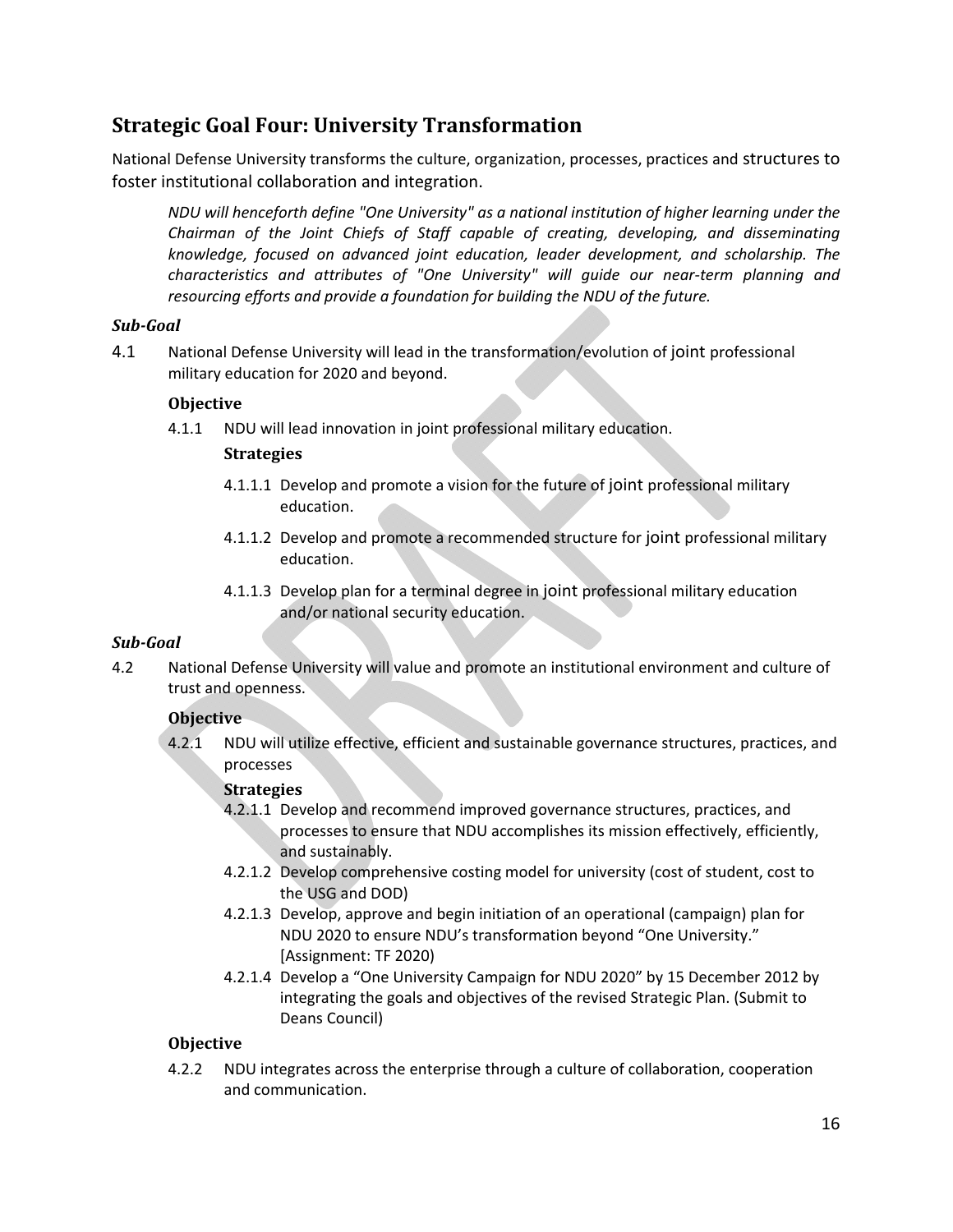#### **Strategies**

4.2.2.1 Develop and implement mechanisms to incentivize collaboration, cooperation, and communication across NDU institutionalizing its commitment to "One University," its mission, and its students.

#### *SubGoal*

4.3 National Defense University will continually pursue institutional and academic excellence via institutional improvement and renewal.

#### **Objective**

4.3.1 NDU will create a strategic plan for NDU 2020 and beyond

#### **Strategies**

- 4.3.1.1 Develop and approve a strategic vision for NDU 2020 to ensure NDU's transformation beyond "One University."
- 4.3.1.2 Develop a strategic plan for NDU 2020

#### **Objective**

4.3.2 NDU uses best practices for institutional planning, research, assessment, evaluation and effectiveness

#### **Strategies**

4.3.2.1 Develop and implement an institutional planning, research, assessment, evaluation and effectiveness system. Assess and recommend changes to structures, practices, and processes that conduct University‐wide assessment, strategic planning, resource allocation, education innovation, and communications.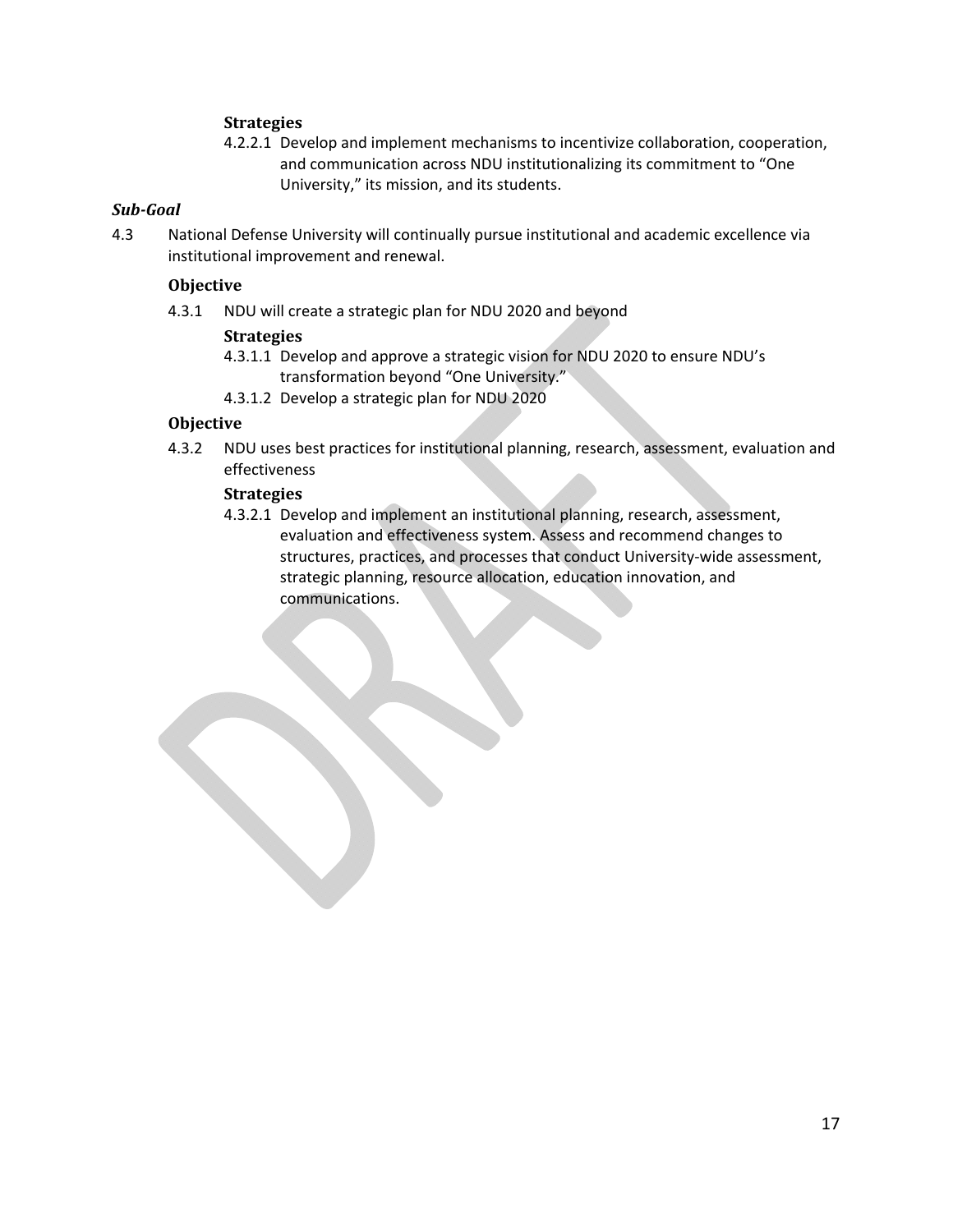

# Strategic Plan Framework

# *One University Transformation*